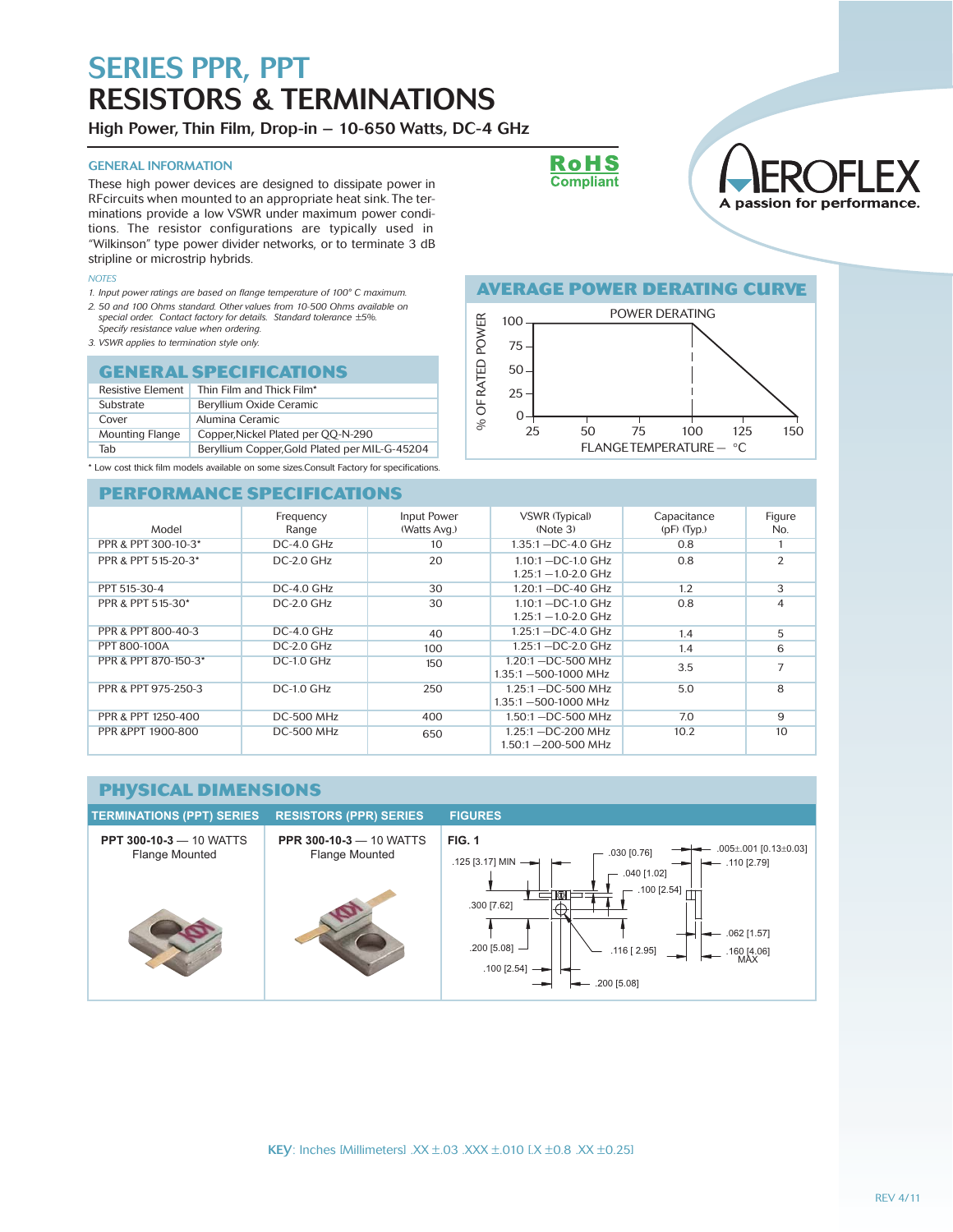| <b>PHYSICAL DIMENSIONS</b>                       |                                                  |                                                                                                                                                                                                                                                                                                  |  |  |
|--------------------------------------------------|--------------------------------------------------|--------------------------------------------------------------------------------------------------------------------------------------------------------------------------------------------------------------------------------------------------------------------------------------------------|--|--|
| <b>TERMINATIONS (PPT) SERIES</b>                 | <b>RESISTORS (PPR) SERIES</b>                    | <b>FIGURES</b>                                                                                                                                                                                                                                                                                   |  |  |
| <b>PPT 515-20-3 - 20 WATTS</b><br>Flange Mounted | <b>PPR 515-20-3 - 20 WATTS</b><br>Flange Mounted | <b>FIG. 2</b>                                                                                                                                                                                                                                                                                    |  |  |
|                                                  | Ø                                                | .095 [2.41]<br>.160 [4.06]<br>MAX<br>.060 [1.52] TYP<br>$.125 [3.18]$ -<br>.062 [1.57]<br>.125[3.18]<br>.250 [6.35]<br><b>kin</b><br>$.250 [6.35]$<br>MIN<br>.250 [6.35]<br>MIN<br>$-.130$ [3.30]<br>.116 [2.95]<br>.003±.001<br>[0.08±0.03]<br>$.515$<br>[13.08]                                |  |  |
| PPT 515-30-4 - 30 WATTS<br>Flange Mounted        |                                                  | <b>FIG. 3</b>                                                                                                                                                                                                                                                                                    |  |  |
|                                                  | Offered as a<br><b>Termination Only!</b>         | .515<br>[13.08]<br>150 [3.81]<br>MAX<br>.116 [2.95]<br>.250 [6.35]-<br>MIN<br>$.062$ [1.57]<br>$.250 [6.35]$ <sup>.125</sup> [3.18]<br>⊕<br><b>KD</b><br>.250 [6.35]<br>MIN<br>$.125 [3.18]$ —<br>$-.110$ [2.79]<br>.060 [1.52] TYP<br>$.003 \pm .001$ [0.08 $\pm$ 0.03]<br>$-.095$ [2.41]       |  |  |
| <b>PPT 515-30 - 30 WATTS</b><br>Flange Mounted   | <b>PPR 515-30 - 30 WATTS</b><br>Flange Mounted   | <b>FIG. 4</b>                                                                                                                                                                                                                                                                                    |  |  |
|                                                  | Ø                                                | $-.095$ [2.41]<br>160 [4.06]<br>MAX<br>.060 [1.52] TYP<br>$.125 [3.18] \rightarrow$<br>$.062$ [1.57]<br>$250 [6.35]$ <sup>125</sup> [3.18]<br><br><b>KD</b><br>.250 [6.35]<br>MIN<br>250 [6.35]<br>$-.130 [3.30]$<br>MÌN -<br>.116 [2.95]<br>$.003 \pm .001$ [0.08 $\pm$ 0.03]<br>515<br>(13.08) |  |  |
| <b>PPT 800-40-3 - 40 WATTS</b><br>Flange Mounted | <b>PPR 800-40-3 - 40 WATTS</b><br>Flange Mounted | <b>FIG. 5</b><br>.130 [3.30]<br>THRU 2 PLS<br>.800 [20.32]<br>.560 [14.22]<br>.115 [2.92]                                                                                                                                                                                                        |  |  |
| LA                                               |                                                  | $.120$ [3.05] $-$<br>Ó<br>.230 [5.84]<br>$\oplus$<br>Œ<br>.150 [3.81] MIN<br>$-$ .040 [1.02]<br>۰<br>.005±.001 [0.13±0.03]<br>TAB THICKNESS<br>.400 [10.16]<br>.150 [3.81] MAX<br>$.108$ [2.74]<br>$.060$ [1.52] -                                                                               |  |  |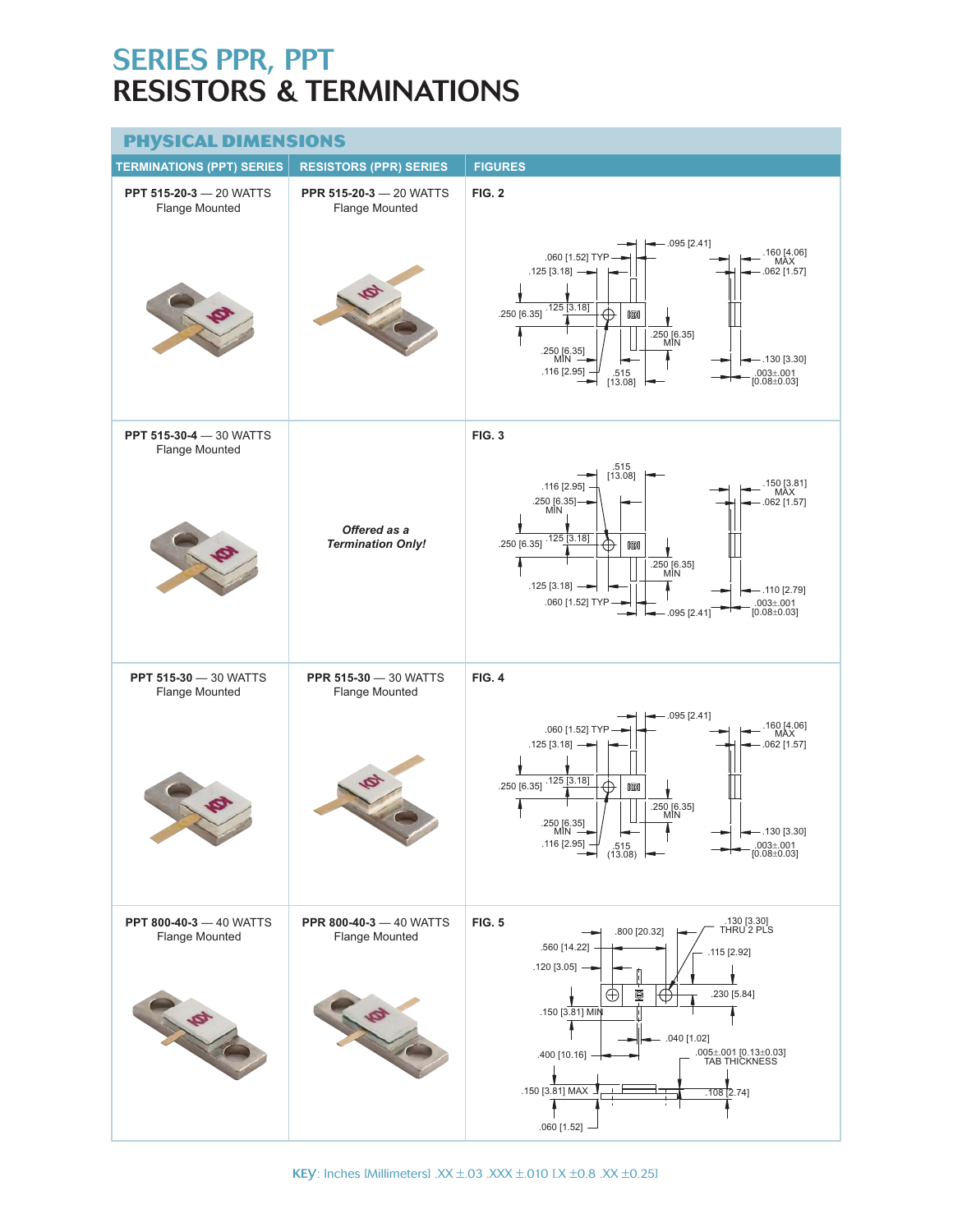## **PHYSICAL DIMENSIONS**

| <u>. , J.J.J. J</u><br><b>TERMINATIONS (PPT) SERIES</b>             | .<br><b>RESISTORS (PPR) SERIES</b>                                  | <b>FIGURES</b>                                                                                                                                                                                                                                                                                                                |
|---------------------------------------------------------------------|---------------------------------------------------------------------|-------------------------------------------------------------------------------------------------------------------------------------------------------------------------------------------------------------------------------------------------------------------------------------------------------------------------------|
| <b>PPT 800-100A - 100 WATTS</b><br>Flange Mounted                   | Offered as a<br><b>Termination Only!</b>                            | <b>FIG. 6</b><br>.130 [3.30]<br>THRU 2 PLS<br>.800 [20.32]<br>.560 [14.22]<br>$.115$ [2.92]<br>$.120$ [3.05] $-$<br>ð<br>.230 [5.84]<br>⊕<br>$\oplus$<br>.150 [3.81] MIN<br>.040 [1.02]<br>.005±.001 [0.13±0.03]<br>TAB THICKNESS<br>.400 [10.16]<br>.150 [3.81] MAX<br>$.108$ [2.74]<br>.060 [1.52]                          |
| <b>PPT 870-150-3 - 150 WATTS</b><br>Flange Mounted                  | PPR 870-150-3 - 150 WATTS<br>Flange Mounted                         | <b>FIG. 7</b><br>$-$ .870 [22.10] $\rightarrow$<br>.560 [14.22]<br>.161 [4.09]<br>THRU 2 PLS<br>$.155 [3.94]$ -<br>Ť<br>kon<br>.375 [9.52]<br>$.125$ [3.18] MIN<br>$-.120$ [3.05]<br>.187 [4.76]<br>$-.108$ [2.74]<br>$-.250 [6.35]$<br>.003±.001 [0.08±0.03]<br>.160 [4.06] MAX<br>$.062$ [1.57] -                           |
| <b>PPT 975-250-3 - 250 WATTS</b><br>Flange Mounted                  | <b>PPR 975-250-3 - 250 WATTS</b><br>Flange Mounted<br>$\mathcal{P}$ | <b>FIG. 8</b><br>- .975 [24.77] —<br>.725 [18.41]<br>.300 [7.62]<br>.125[3.17]<br>π<br>.188 [4.76]<br>.375 [9.52]<br><b>KD</b><br>⊕<br>€+<br>L<br>.125 [3.17]<br>THRU 2 PLS<br>$-.120$ [3.05]<br>.125 [3.18] MIN<br>.003±.001 [0.08±0.03]-<br>$- .375 [9.53]$<br>$\mathbf{I}$<br>.200 [5.08] MAX<br>110 2.79<br>$-.171[4.34]$ |
| <b>PPT 1250-400 - 400 WATTS</b><br><b>Flange Mounted</b><br>0 101/0 | <b>PPR 1250-400 - 400 WATTS</b><br><b>Flange Mounted</b><br>0 101 0 | <b>FIG. 9</b><br>$.171[4.34]$ -<br>1.250[31.8]<br>$.003 + .001$<br>.500<br>$[0.08 \pm 0.03]$<br>[12.7]<br>.120[3.05]<br>TYP.<br>.160[4.06]<br>DIA TYP.<br>.125<br>KIN<br>500[12.7]<br>$\sqrt{\frac{[3.18]}{MIN.}}$<br>.250[6.4]<br>.125[3.18]<br>.210[5.33]<br>.875<br>[22.23]<br>MAX.                                        |